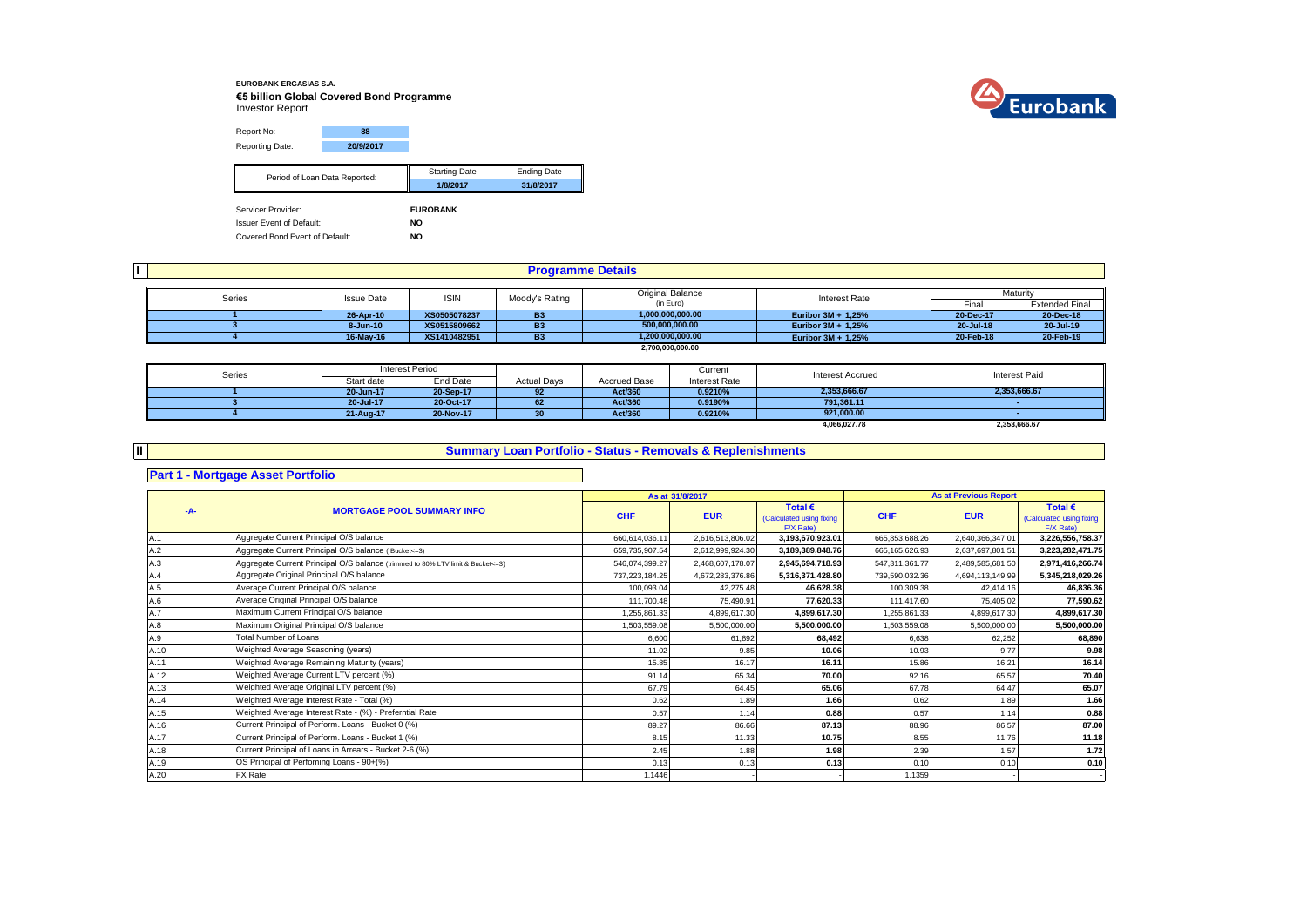|            | <b>Principal Receipts For Performing</b> | As at 31/8/2017    |               |                    |               |                                            |               |
|------------|------------------------------------------|--------------------|---------------|--------------------|---------------|--------------------------------------------|---------------|
|            | Or Delinquent / In Arrears Loans         | <b>CHF</b>         |               | <b>EUR</b>         |               | Total € (Calculated using fixing F/X Rate) |               |
|            |                                          | <b>No Of Loans</b> | <b>Amount</b> | <b>No Of Loans</b> | <b>Amount</b> | <b>No Of Loans</b>                         | Amount        |
| <b>B.1</b> | Scheduled And Paid Repayments            | 8.224              | 3.526.899.95  | 72.712             | 16.939.243.81 | 80.936                                     | 20.020.582.23 |
| <b>B.2</b> | <b>Partial Prepayments</b>               |                    | 304.628.11    | 126                | 788.492.36    | 133                                        | 1.054.636.09  |
| <b>B.3</b> | Whole Prepayments                        |                    | 109.684.37    |                    | 786.253.91    |                                            | 882.081.60    |
| <b>B.4</b> | Total Principal Receipts (B1+B2+B3)      |                    | 3.941.212.43  |                    | 18.513.990.08 |                                            | 21.957.299.91 |

|      | <b>Non-Principal Receipts For Performing</b>          |             |               |             | As at 31/8/2017 |                                            |               |
|------|-------------------------------------------------------|-------------|---------------|-------------|-----------------|--------------------------------------------|---------------|
|      | Or Delinquent / In Arrears Loans                      | <b>CHF</b>  |               | <b>EUR</b>  |                 | Total € (Calculated using fixing F/X Rate) |               |
|      |                                                       | No Of Loans | <b>Amount</b> | No Of Loans | <b>Amount</b>   | <b>No Of Loans</b>                         | <b>Amount</b> |
| C.1  | Interest From Installments                            | 7.524       | 329.285.66    | 71.395      | 3.968.238.17    | 78.919                                     | 4,255,924.40  |
| C.2  | Interest From Overdues                                | 1.836       | 1.574.12      | 14.909      | 10.398.71       | 16.745                                     | 11.773.97     |
| IC.3 | Total Interest Receipts (C1+C2)                       |             | 330.859.78    |             | 3.978.636.88    |                                            | 4.267.698.37  |
| C.4  | Levy 128 To Be Paid To Servicer (in case of an Event) |             |               |             |                 |                                            |               |
|      |                                                       |             |               |             |                 |                                            |               |

### **Part 2 - Portfolio Status**

|     |                                               | As at 31/8/2017    |                |                    |                  |                                            |                  |  |
|-----|-----------------------------------------------|--------------------|----------------|--------------------|------------------|--------------------------------------------|------------------|--|
| -A- | <b>Portfolio Status</b>                       | <b>CHF</b>         |                | <b>EUR</b>         |                  | Total € (Calculated using fixing F/X Rate) |                  |  |
|     |                                               | <b>No Of Loans</b> | <b>Amount</b>  | <b>No Of Loans</b> | <b>Amount</b>    | <b>No Of Loans</b>                         | <b>Amount</b>    |  |
| A.1 | Performing Loans                              | 6.470              | 643,560,362.44 | 60,864             | 2,563,846,278.79 | 67.334                                     | 3,126,104,152.67 |  |
| A.2 | Delinquent/In Arrears Loans 30 Day To 89 Days | 118.               | 16.175.545.10  | 934                | 49.153.645.51    | 1,052                                      | 63,285,696.10    |  |
| A.3 | Totals (A1+ A2)                               | 6,588              | 659.735.907.54 | 61.798             | 2.612.999.924.30 | 68.386                                     | 3.189.389.848.76 |  |
| A.4 | In Arrears Loans 90 Days To 360 Days          |                    | 878,128.57     |                    | 3,513,881.72     | 106                                        | 4,281,074.25     |  |
| A.5 | Denounced Loans                               |                    | 0.00           |                    | 0.00             |                                            | 0.00             |  |
| A.6 | Totals (A4+ A5)                               |                    | 878.128.57     |                    | 3,513,881.72     | 1061                                       | 4,281,074.25     |  |

|            |                                                       | As at 31/8/2017    |               |                    |               |                                            |               |  |
|------------|-------------------------------------------------------|--------------------|---------------|--------------------|---------------|--------------------------------------------|---------------|--|
|            | Breakdown of In Arrears Loans Number Of Days Past Due | CHI                |               | <b>EUR</b>         |               | Total € (Calculated using fixing F/X Rate) |               |  |
|            |                                                       | <b>No Of Loans</b> | <b>Amount</b> | <b>No Of Loans</b> | <b>Amount</b> | <b>No Of Loans</b>                         | <b>Amount</b> |  |
| B.         | 30 Days < Installment <= 59 Days                      |                    | 10.374.396.24 | 695                | 36.898.036.89 |                                            | 45,961,811.34 |  |
| <b>B.2</b> | $60$ Days < Installment <= $89$ Days                  |                    | 5.801.148.86  | 239                | 12.255.608.62 | 275                                        | 17,323,884.75 |  |
| <b>B.3</b> | Total (B1+B2=A4)                                      | 118                | 16.175.545.10 | 934                | 49.153.645.51 | 1.052.                                     | 63.285.696.10 |  |
| <b>B.4</b> | 90 Days < Installment <= 119 Days                     |                    | 878.128.57    |                    | 3.391.120.61  |                                            | 4,158,313.14  |  |
| <b>B.5</b> | 120 Days < Installment <= 360 Days                    |                    | 0.00          |                    | 122.761.11    |                                            | 122.761.11    |  |
| <b>B.6</b> | Total (B4+B5=A4)                                      | 12                 | 878.128.57    | 94                 | 3,513,881.72  | 106                                        | 4,281,074.25  |  |

### **Part 3 - Replenishment Loans - Removed Loans**

|     |                                       |                            |                      |                     | <b>At August-1</b>   |                                            |                      |
|-----|---------------------------------------|----------------------------|----------------------|---------------------|----------------------|--------------------------------------------|----------------------|
|     | <b>Loan Amounts During The Period</b> | <b>CHF</b>                 |                      | <b>EUR</b>          |                      | Total € (Calculated using fixing F/X Rate) |                      |
|     |                                       | <b>Replenishment Loans</b> | <b>Removed Loans</b> | Replenishment Loans | <b>Removed Loans</b> | <b>Replenishment Loans</b>                 | <b>Removed Loans</b> |
| IA. | <b>Total Outstanding Balance</b>      | 0.00                       | 1,276,832.65         | 0.00                | 5,305,656.63         | 0.00                                       | 6,421,184.02         |
| A.2 | Number of Loans                       |                            |                      |                     | 177                  |                                            | 200                  |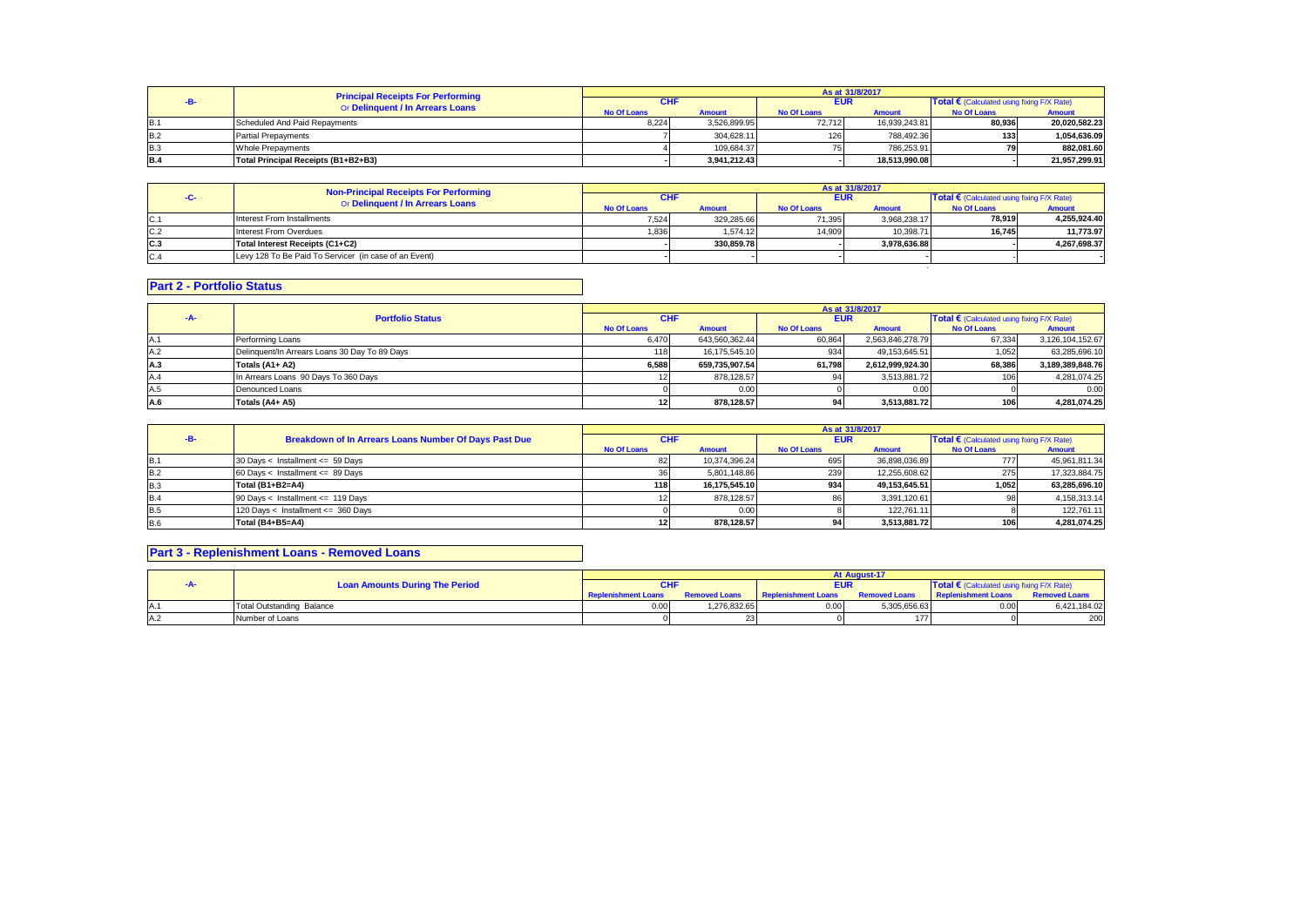| 圃<br><b>Statutory Tests</b>                                                                           |                                  |             |
|-------------------------------------------------------------------------------------------------------|----------------------------------|-------------|
|                                                                                                       |                                  |             |
| Outstanding Bonds Principal                                                                           | 2,700,000,000.00                 |             |
| Outstanding Accrued Interest on Bonds <sup>1</sup>                                                    | 2,754,130.56                     |             |
| <b>Total Bonds Amount</b>                                                                             | 2,702,754,130.56                 |             |
| Current Outstanding Balance of Loans                                                                  | 3,193,670,923.01                 |             |
|                                                                                                       |                                  |             |
| A. Adjusted Outstanding Principal of Loans <sup>2</sup><br>B. Accrued Interest on Loans               | 2,945,694,718.93<br>4,771,260.51 |             |
| C. Outstanding Principal & accrued Interest of Marketable Assets                                      | 0.00                             |             |
| D. Aggregate Amount standing to the Credit of Trans. Account - excl. Commingling Res.                 | 0.00                             |             |
| Z. WAV CB maturity x OS principal amount x Neg. Carry Factor                                          | 6,668,055.56                     |             |
| Nominal Value (A+B+C+D-Z)                                                                             | 2,943,797,923.89                 |             |
|                                                                                                       |                                  |             |
| Bonds / Nominal Value Assets Percentage                                                               | 2,906,187,237.16                 |             |
| <b>Nominal Value Test Result</b>                                                                      |                                  | Pass        |
| <b>Net Present Value Test</b>                                                                         |                                  | <b>Pass</b> |
| Net Present Value                                                                                     | 3,392,511,630.86                 |             |
| Net Present Value of Liabilities                                                                      | 2,718,585,501.52                 |             |
| Parallel shift +200bps of current interest rate curve                                                 |                                  | Pass        |
| Net Present Value                                                                                     | 3,352,653,166.95                 |             |
| Net Present Value of Liabilities                                                                      | 2,710,980,229.51                 |             |
| Parallel shift -200bps of current interest rate curve                                                 |                                  | Pass        |
| Net Present Value                                                                                     | 3,509,241,619.45                 |             |
| Net Present Value of Liabilities                                                                      | 2,739,047,118.47                 |             |
| <b>Interest Rate Coverage Test</b>                                                                    |                                  | Pass        |
| Interest expected to be received in respect of assets comprised in the Cover Pool during the 1st year | 42,914,002.35                    |             |
| Interest due on all series of covered bonds during 1st year                                           | 14,979,765.90                    |             |
| Parameters                                                                                            |                                  |             |
| LTV Cap                                                                                               | 80.00%                           |             |
| Asset Percentage BoG                                                                                  | 95.00%                           |             |
| Asset Percentage <sup>3</sup>                                                                         | 93.00%                           |             |
| Negative carry Margin                                                                                 | 0.50%                            |             |
|                                                                                                       |                                  |             |
| Reserve Ledger <sup>4</sup>                                                                           |                                  |             |
| Opening Balance                                                                                       | 12,511,443.68                    |             |
| <b>Required Reserve Amount</b>                                                                        | 12,812,758.71                    |             |
| Amount credited to the account (payment to BoNY)                                                      | 301,315.03                       |             |
| Available (Outstanding) Reserve Amount t                                                              | 12,812,758.71                    |             |

<sup>1</sup> Outstanding Accrued Interest on Bonds as at end date of reporting period<br><sup>2</sup> The adjusted Outstanding Principal of Loans is the current Principle Balance adjusted to a maximum of the LTV cap of the indexed property val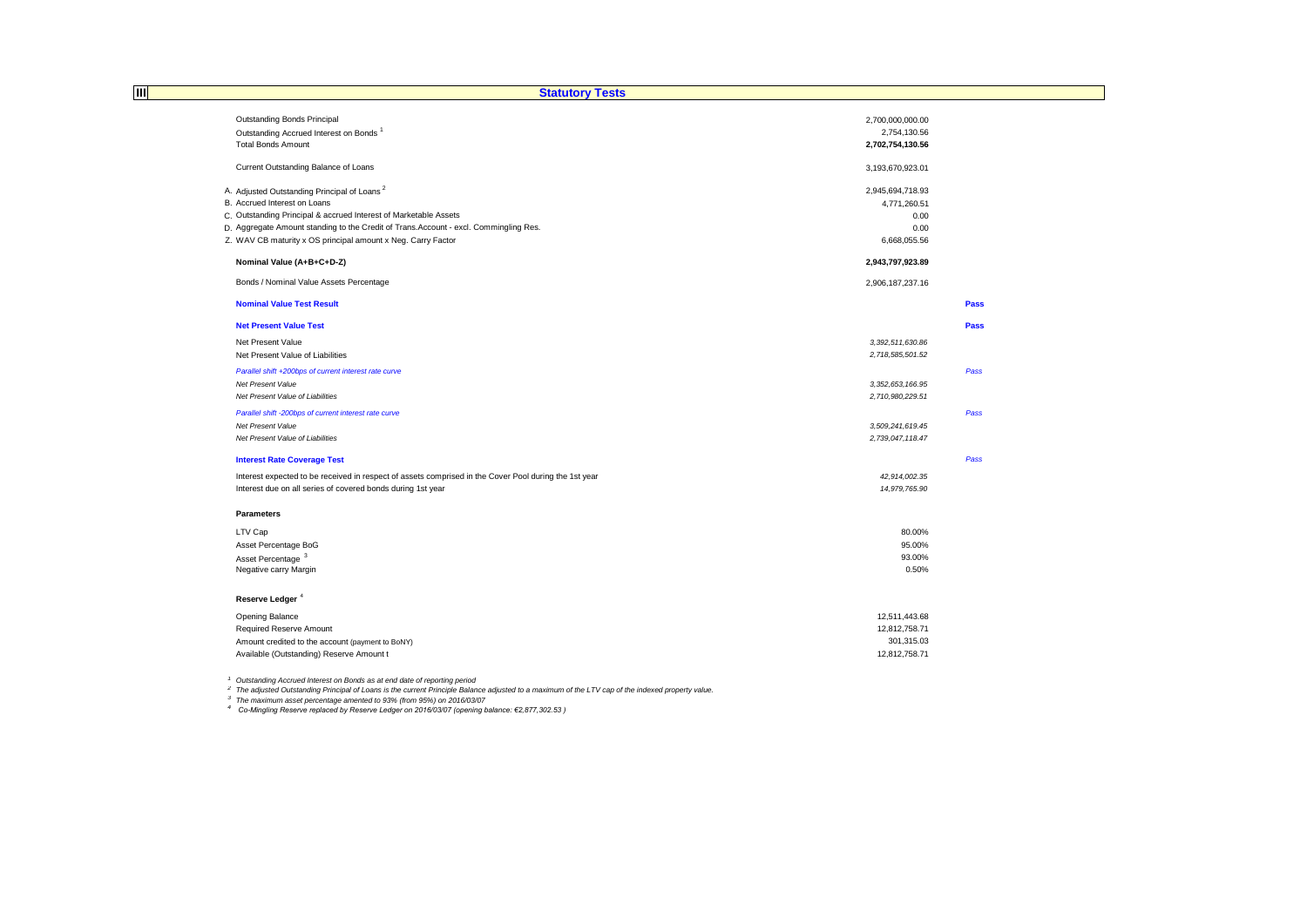|                                           |                       | <b>Portfolio Stratifications</b> |                                        |                                     |
|-------------------------------------------|-----------------------|----------------------------------|----------------------------------------|-------------------------------------|
|                                           |                       |                                  |                                        |                                     |
| <b>LOAN CURRENCY</b>                      |                       |                                  |                                        |                                     |
|                                           | Num of Loans          | % of loans                       | OS_Principal (in Euro)                 | % of OS Principal                   |
| CHF<br>EUR                                | 6,600<br>61,892       | 9.64%<br>90.36%                  | 577, 157, 116.99<br>2,616,513,806.02   | 18.07%<br>81.93%                    |
| <b>Grand Total</b>                        | 68,492                | 100.00%                          | 3,193,670,923.01                       | 100.00%                             |
|                                           |                       |                                  |                                        |                                     |
| <b>ORIGINAL LOAN AMOUNT</b>               |                       |                                  |                                        |                                     |
|                                           | Num of Loans          | % of loans                       | Principal                              | % of Principal                      |
| $0 - 37.500$                              | 15,161                | 22.14%                           | 352,710,194.83                         | 6.63%                               |
| 37.501 - 75.000<br>75.001 - 100.000       | 25,711<br>11,871      | 37.54%<br>17.33%                 | 1,426,430,729.46<br>1,048,045,469.44   | 26.83%<br>19.71%                    |
| 100.001 - 150.000                         | 10,270                | 14.99%                           | 1,254,044,304.35                       | 23.59%                              |
| 150.001 - 250.000                         | 4,231                 | 6.18%                            | 777,040,217.36                         | 14.62%                              |
| 250.001 - 500.000                         | 1,094                 | 1.60%                            | 342,850,102.20                         | 6.45%                               |
| $500.001 +$                               | 154                   | 0.22%                            | 115,250,411.16                         | 2.17%                               |
| <b>Grand Total</b>                        | 68,492                | 100.00%                          | 5,316,371,428.80                       | 100.00%                             |
| <b>OUTSTANDING LOAN AMOUNT</b>            |                       |                                  |                                        |                                     |
|                                           | Num of Loans          | % of loans                       | Principal Euro Equiv.                  | % of Principal Euro Equiv.          |
| $0 - 37.500$                              | 37,612                | 54.91%                           | 681,274,944.22                         | 21.33%                              |
| 37.501 - 75.000                           | 18,825                | 27.48%                           | 1,001,373,750.76                       | 31.35%                              |
| 75.001 - 100.000                          | 5,485                 | 8.01%                            | 472,244,753.09                         | 14.79%                              |
| 100.001 - 150.000<br>150.001 - 250.000    | 4,241<br>1,800        | 6.19%<br>2.63%                   | 509,453,597.08<br>334,803,795.06       | 15.95%<br>10.48%                    |
| 250.001 - 500.000                         | 464                   | 0.68%                            | 147,384,973.58                         | 4.61%                               |
| $500.001 +$                               | 65                    | 0.09%                            | 47,135,109.22                          | 1.48%                               |
| <b>Grand Total</b>                        | 68,492                | 100.00%                          | 3,193,670,923.01                       | 100.00%                             |
| <b>ORIGINATION DATE</b>                   |                       |                                  |                                        |                                     |
|                                           | Num of Loans          | % of loans                       | Principal Euro Equiv.                  | % of Principal Euro Equiv.          |
| 1991                                      | 1                     | 0.00%                            | 253.12                                 | 0.00%                               |
| 1993                                      | 6                     | 0.01%                            | 10,446.59                              | 0.00%                               |
| 1994                                      | 12                    | 0.02%                            | 22,926.26                              | 0.00%                               |
| 1995<br>1996                              | 6<br>4                | 0.01%<br>0.01%                   | 20,977.92<br>37,856.89                 | 0.00%<br>0.00%                      |
| 1997                                      | 12                    | 0.02%                            | 68,337.58                              | 0.00%                               |
| 1998                                      | 55                    | 0.08%                            | 654,883.66                             | 0.02%                               |
| 1999                                      | 756                   | 1.10%                            | 5,214,503.57                           | 0.16%                               |
| 2000                                      | 897                   | 1.31%                            | 13,146,055.83                          | 0.41%                               |
| 2001                                      | 1,310                 | 1.91%                            | 28,652,172.83                          | 0.90%                               |
| 2002                                      | 2,377                 | 3.47%                            | 56,149,669.57                          | 1.76%                               |
| 2003                                      | 3,251                 | 4.75%                            | 84,018,225.58                          | 2.63%                               |
| 2004<br>2005                              | 5,908<br>9,951        | 8.63%<br>14.53%                  | 229,913,596.45<br>476,404,697.95       | 7.20%<br>14.92%                     |
| 2006                                      | 12,260                | 17.90%                           | 602,913,873.71                         | 18.88%                              |
| 2007                                      | 10,172                | 14.85%                           | 521,685,618.75                         | 16.33%                              |
| 2008                                      | 6,216                 | 9.08%                            | 325,940,817.33                         | 10.21%                              |
| 2009                                      | 4,057                 | 5.92%                            | 224,992,926.20                         | 7.04%                               |
| 2010                                      | 4,511                 | 6.59%                            | 261,091,845.39                         | 8.18%                               |
| 2011<br>2012                              | 3,023<br>1,545        | 4.41%<br>2.26%                   | 156,582,850.75                         | 4.90%                               |
| 2013                                      | 1,001                 | 1.46%                            | 81,620,917.85<br>53,630,203.29         | 2.56%<br>1.68%                      |
| 2014                                      | 394                   | 0.58%                            | 23,937,539.68                          | 0.75%                               |
| 2015                                      | 509                   | 0.74%                            | 30,626,462.56                          | 0.96%                               |
| 2016                                      | 257                   | 0.38%                            | 16,259,534.82                          | 0.51%                               |
| 2017                                      |                       | 0.00%                            | 73,728.89                              | 0.00%                               |
| <b>Grand Total</b>                        | 68,492                | 100.00%                          | 3,193,670,923.01                       | 100.00%                             |
| <b>MATURITY DATE</b>                      |                       |                                  |                                        |                                     |
| 2016 - 2020                               | Num of Loans<br>9,052 | % of loans<br>13.22%             | Principal Euro Equiv.<br>79,098,331.40 | % of Principal Euro Equiv.<br>2.48% |
| 2021 - 2025                               | 18,212                | 26.59%                           | 521,722,848.06                         | 16.34%                              |
| 2026 - 2030                               | 13,829                | 20.19%                           | 664,459,939.69                         | 20.81%                              |
| 2031 - 2035                               | 10,687                | 15.60%                           | 644,058,678.90                         | 20.17%                              |
| 2036 - 2040                               | 9,017                 | 13.17%                           | 678,418,410.61                         | 21.24%                              |
| 2041 - 2045                               | 4,024                 | 5.88%                            | 327, 321, 232.64<br>278.591.481.71     | 10.25%                              |
| $2046 +$<br><b>Grand Total</b>            | 3,671<br>68,492       | 5.36%<br>100.00%                 | 3,193,670,923.01                       | 8.72%<br>100.00%                    |
|                                           |                       |                                  |                                        |                                     |
| <b>REMAIN. TIME TO MATURITY</b>           | Num of Loans          | % of loans                       | Principal Euro Equiv.                  | % of Principal Euro Equiv.          |
| $0 - 40$ months                           | 8,997                 | 13.14%                           | 78,309,538.63                          | 2.45%                               |
| 40.01 - 60 months                         | 6,730                 | 9.83%                            | 138,554,747.05                         | 4.34%                               |
| 60.01 - 90 months                         | 8,255                 | 12.05%                           | 259,773,702.77                         | 8.13%                               |
| 90.01 - 120 months<br>120.01 - 150 months | 8,149                 | 11.90%                           | 318,635,330.47<br>280,686,518.91       | 9.98%                               |
| 150.01 - 180 months                       | 5,602<br>7,445        | 8.18%<br>10.87%                  | 420,221,914.68                         | 8.79%<br>13.16%                     |
| over 180 months                           | 23,314                | 34.04%                           | 1,697,489,170.50                       | 53.15%                              |
| <b>Grand Total</b>                        | 68,492                | 100.00%                          | 3,193,670,923.01                       | 100.00%                             |
| <b>INTEREST RATE</b>                      |                       |                                  |                                        |                                     |
|                                           | Num of Loans          | $\sqrt%$ of loans                | Principal Euro Equiv.                  | % of Principal Euro Equiv.          |
| $0.00\% - 1.00\%$                         | 8,677                 | 12.67%                           | 727,038,179.24                         | 22.76%                              |
| 1.01% - 2.00%                             | 39,273                | 57.34%                           | 1,805,668,795.51                       | 56.54%                              |
| 2.01% - 3.00%<br>3.01% - 4.00%            | 8,936<br>2,555        | 13.05%<br>3.73%                  | 342,664,644.51<br>125,383,724.90       | 10.73%<br>3.93%                     |
| 4.01% - 5.00%                             | 2,324                 | 3.39%                            | 81,892,009.57                          | 2.56%                               |
| 5.01% - 6.00%                             | 2,576                 | 3.76%                            | 59,542,915.61                          | 1.86%                               |
| $6.01\% - 7.00\%$                         | 3,887                 | 5.68%                            | 48,745,938.96                          | 1.53%                               |
| $7.01% +$                                 | 264                   | 0.39%                            | 2,734,714.72                           | 0.09%                               |
| <b>Grand Total</b>                        | 68,492                | 100.00%                          | 3,193,670,923.01                       | 100.00%                             |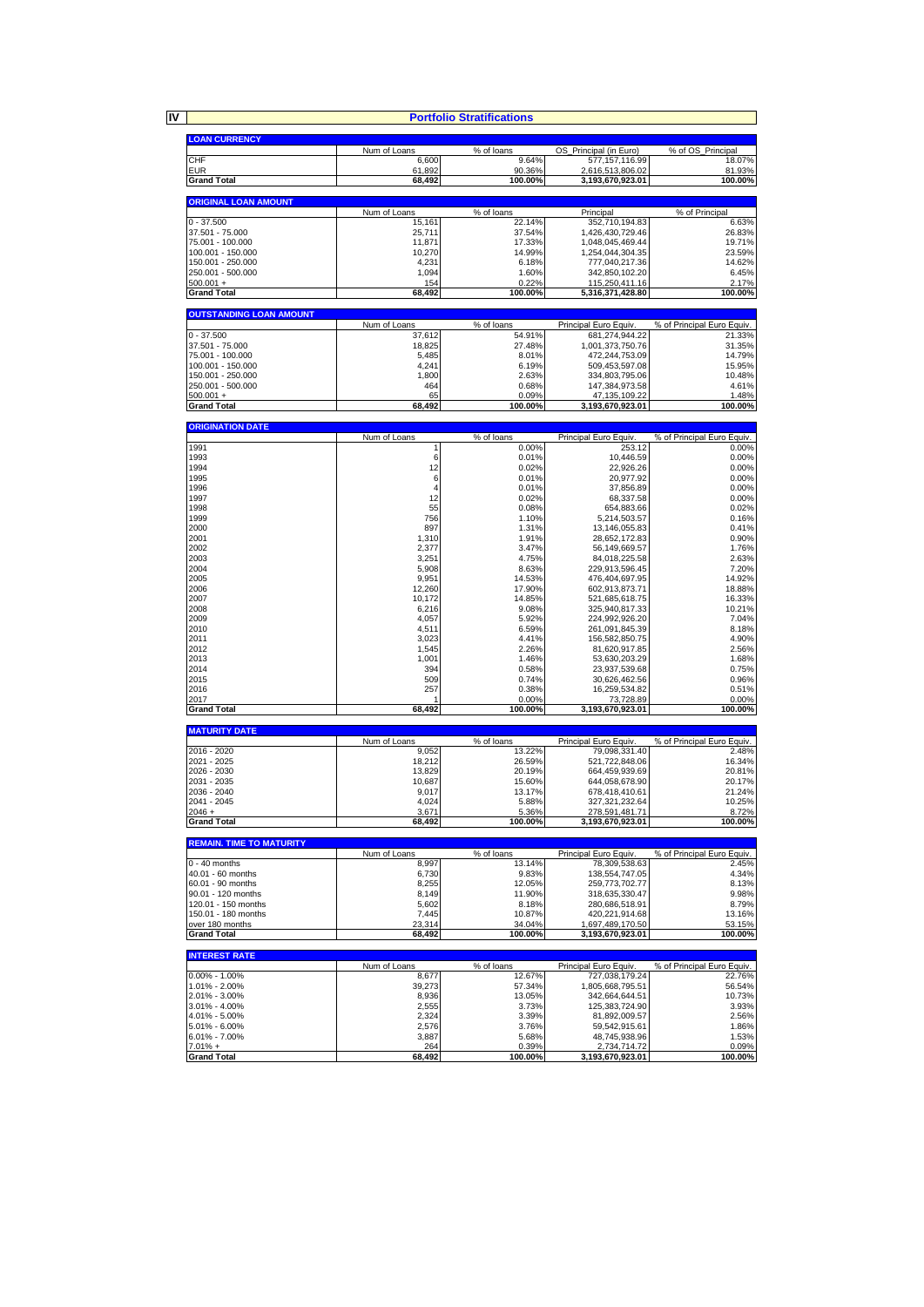| <b>CURRENT LTV</b>                             |                        |                        |                                          |                                                                                |
|------------------------------------------------|------------------------|------------------------|------------------------------------------|--------------------------------------------------------------------------------|
|                                                | Num of Loans           | % of loans             | Principal Euro Equiv                     | % of Principal Euro Equiv.                                                     |
| $0.00\% - 20.00\%$                             | 13,588                 | 19.84%                 | 171,138,384.22                           | 5.36%                                                                          |
| 20.01% - 30.00%                                | 7,257                  | 10.60%                 | 201,914,861.61                           | 6.32%                                                                          |
| 30.01% - 40.00%                                | 7,070                  | 10.32%                 | 265,208,415.19                           | 8.30%                                                                          |
| 40.01% - 50.00%                                | 7,028                  | 10.26%                 | 309,262,687.89                           | 9.68%                                                                          |
| 50.01% - 60.00%                                | 6,613                  | 9.66%                  | 338, 166, 750.02                         | 10.59%                                                                         |
| 60.01% - 70.00%                                | 6,511                  | 9.51%<br>8.31%         | 375,860,986.43<br>355,850,587.65         | 11.77%<br>11.14%                                                               |
| 70.01% - 80.00%<br>80.01% - 90.00%             | 5,692<br>4,736         | 6.91%                  | 317,676,290.82                           | 9.95%                                                                          |
| 90.01% - 100.00%                               | 4,099                  | 5.98%                  | 300, 176, 783.66                         | 9.40%                                                                          |
| $100.00\% +$                                   | 5,898                  | 8.61%                  | 558,415,175.52                           | 17.49%                                                                         |
| <b>Grand Total</b>                             | 68,492                 | 100.00%                | 3,193,670,923.01                         | 100.00%                                                                        |
|                                                |                        |                        |                                          |                                                                                |
| <b>ORIGINAL LTV</b>                            |                        |                        |                                          |                                                                                |
|                                                | Num of Loans           | % of loans             | Principal Euro Equiv.                    | % of Principal Euro Equiv.                                                     |
| $0.00\% - 20.00\%$<br>20.01% - 30.00%          | 3,383<br>4,797         | 4.94%<br>7.00%         | 67,468,362.60                            | 2.11%<br>4.60%                                                                 |
| 30.01% - 40.00%                                | 6,872                  | 10.03%                 | 146,800,716.37<br>250,077,125.85         | 7.83%                                                                          |
| 40.01% - 50.00%                                | 8,666                  | 12.65%                 | 365,271,869.33                           | 11.44%                                                                         |
| 50.01% - 60.00%                                | 10,187                 | 14.87%                 | 489,654,805.87                           | 15.33%                                                                         |
| 60.01% - 70.00%                                | 10,024                 | 14.64%                 | 508,394,521.30                           | 15.92%                                                                         |
| 70.01% - 80.00%                                | 11,887                 | 17.36%                 | 607,897,628.22                           | 19.03%                                                                         |
| 80.01% - 90.00%                                | 6,218                  | 9.08%                  | 370,901,541.49                           | 11.61%                                                                         |
| 90.01% - 100.00%                               | 5,909                  | 8.63%                  | 349,984,609.51                           | 10.96%                                                                         |
| $100.00\% +$                                   | 549                    | 0.80%                  | 37,219,742.47                            | 1.17%                                                                          |
| <b>Grand Total</b>                             | 68,492                 | 100.00%                | 3,193,670,923.01                         | 100.00%                                                                        |
| <b>LOCATION OF PROPERTY</b>                    |                        |                        |                                          |                                                                                |
|                                                | Num of Loans           | % of loans             | Principal Euro Equiv.                    | % of Principal Euro Equiv.                                                     |
| Attica                                         | 28,758                 | 41.99%                 | 1,604,795,664.28                         | 50.25%                                                                         |
| Thessaloniki                                   | 10,841                 | 15.83%                 | 437,897,192.93                           | 13.71%                                                                         |
| Macedonia                                      | 7,421                  | 10.83%                 | 254, 148, 581. 17                        | 7.96%                                                                          |
| Peloponnese                                    | 4,700                  | 6.86%                  | 197,893,327.70                           | 6.20%                                                                          |
| Thessaly                                       | 4,730                  | 6.91%                  | 167,040,003.02                           | 5.23%                                                                          |
| Sterea Ellada<br>Aegean Islands                | 3,381                  | 4.94%                  | 132,744,351.72                           | 4.16%                                                                          |
| Creta Island                                   | 1,621<br>2,345         | 2.37%<br>3.42%         | 98,469,830.76<br>115,070,678.75          | 3.08%<br>3.60%                                                                 |
| Ionian Islands                                 | 1,032                  | 1.51%                  | 51,998,391.36                            | 1.63%                                                                          |
| Thrace                                         | 1,910                  | 2.79%                  | 65,083,634.55                            | 2.04%                                                                          |
| Epirus                                         | 1,753                  | 2.56%                  | 68,529,266.76                            | 2.15%                                                                          |
| <b>Grand Total</b>                             | 68,492                 | 100.00%                | 3,193,670,923.01                         | 100.00%                                                                        |
|                                                |                        |                        |                                          |                                                                                |
| <b>SEASONING</b>                               | Num of Loans           | % of loans             | Principal Euro Equiv                     | % of Principal Euro Equiv.                                                     |
| $0 - 12$                                       | 364                    | 0.53%                  | 23,816,148.23                            | 0.75%                                                                          |
|                                                |                        |                        |                                          |                                                                                |
| $12 - 24$                                      | 541                    |                        |                                          |                                                                                |
| $24 - 36$                                      | 1,602                  | 0.79%<br>2.34%         | 32,672,051.67<br>85,957,120.02           | 1.02%<br>2.69%                                                                 |
| $36 - 60$                                      | 9,915                  | 14.48%                 | 551,735,155.35                           | 17.28%                                                                         |
| $60 - 96$                                      | 56,044                 | 81.83%                 | 2,497,679,113.85                         | 78.21%                                                                         |
| over 96                                        | 26                     | 0.04%                  | 1,811,333.89                             | 0.06%                                                                          |
| <b>Grand Total</b>                             | 68,492                 | 100.00%                | 3,193,670,923.01                         |                                                                                |
| <b>LEGAL LOAN TERM</b>                         |                        |                        |                                          | 100.00%                                                                        |
|                                                | Num of Loans           | % of loans             | Principal Euro Equiv                     | % of Principal Euro Equiv.                                                     |
| $0 - 5$ years                                  | 24                     | 0.04%                  | 267,135.84                               | 0.01%                                                                          |
| 5 - 10 years                                   | 1,636                  | 2.39%                  | 19,534,689.32                            | 0.61%                                                                          |
| 10 - 15 years                                  | 17,388                 | 25.39%                 | 392,685,384.02                           | 12.30%                                                                         |
| 15 - 20 years                                  | 15,790                 | 23.05%                 | 559,643,721.44                           | 17.52%                                                                         |
| 20 - 25 years                                  | 13,424                 | 19.60%                 | 735, 114, 329.03                         | 23.02%                                                                         |
| 25 - 30 years                                  | 11,944                 | 17.44%                 | 855,686,060.88                           | 26.79%                                                                         |
| 30 - 35 years<br>35 years +                    | 3,775<br>4,511         | 5.51%<br>6.59%         | 296,813,353.21<br>333,926,249.28         | 9.29%<br>10.46%                                                                |
| <b>Grand Total</b>                             | 68,492                 | 100.00%                | 3,193,670,923.01                         |                                                                                |
|                                                |                        |                        |                                          |                                                                                |
| <b>REAL ESTATE TYPE</b>                        | Num of Loans           | % of loans             | Principal Euro Equiv.                    | % of Principal Euro Equiv.                                                     |
| Flats                                          | 53,260                 | 77.76%                 | 2,344,385,332.80                         |                                                                                |
| Houses                                         | 15,232                 | 22.24%                 | 849,285,590.21                           |                                                                                |
| <b>Grand Total</b>                             | 68,492                 | 100.00%                | 3,193,670,923.01                         |                                                                                |
| <b>LOAN PURPOSE</b>                            |                        |                        |                                          |                                                                                |
|                                                | Num of Loans           | % of loans             | Principal Euro Equiv.                    |                                                                                |
| Construction                                   | 15,533                 | 22.68%                 | 728,579,761.27                           | 100.00%<br>73.41%<br>26.59%<br>100.00%<br>% of Principal Euro Equiv.<br>22.81% |
| Purchase                                       | 35,758                 | 52.21%                 | 1,807,574,002.22                         | 56.60%                                                                         |
| Repair                                         | 15,491                 | 22.62%                 | 562,574,631.28                           | 17.62%                                                                         |
| Construction (re-mortgage)                     | 197                    | 0.29%                  | 12,874,754.94                            | 0.40%                                                                          |
| Purchase (re-mortgage)                         | 914                    | 1.33%                  | 49,587,354.64                            | 1.55%                                                                          |
| Repair (re-mortgage)<br><b>Grand Total</b>     | 599<br>68,492          | 0.87%<br>100.00%       | 32,480,418.67<br>3,193,670,923.01        | 1.02%                                                                          |
|                                                |                        |                        |                                          | 100.00%                                                                        |
| <b>INTEREST PAYMENT FREQUENCY</b>              |                        |                        |                                          |                                                                                |
|                                                | Num of Loans           | % of loans             | Principal Euro Equiv.                    | % of Principal Euro Equiv.                                                     |
| <b>FA</b><br>Balloon                           | 68.099                 | 99.43%                 | 3,161,962,674.01                         | 99.01%                                                                         |
| Inter only                                     | 388<br>5               | 0.57%<br>0.01%         | 30,894,198.93<br>814,050.07              | 0.97%<br>0.03%                                                                 |
| <b>Grand Total</b>                             | 68,492                 | 100.00%                | 3,193,670,923.01                         | 100.00%                                                                        |
|                                                |                        |                        |                                          |                                                                                |
| <b>INTEREST RATE TYPE</b>                      |                        |                        |                                          |                                                                                |
| Floating                                       | Num of Loans<br>66,936 | $%$ of loans<br>97.73% | Principal Euro Equiv<br>3,152,531,419.94 | % of Principal Euro Equiv.<br>98.71%                                           |
| <b>Fixed Converting to Floating</b>            | 997                    | 1.46%                  | 34,027,544.34                            | 1.07%                                                                          |
| <b>Fixed to Maturity</b><br><b>Grand Total</b> | 559<br>68,492          | 0.82%<br>100.00%       | 7,111,958.73<br>3,193,670,923.01         | 0.22%<br>100.00%                                                               |